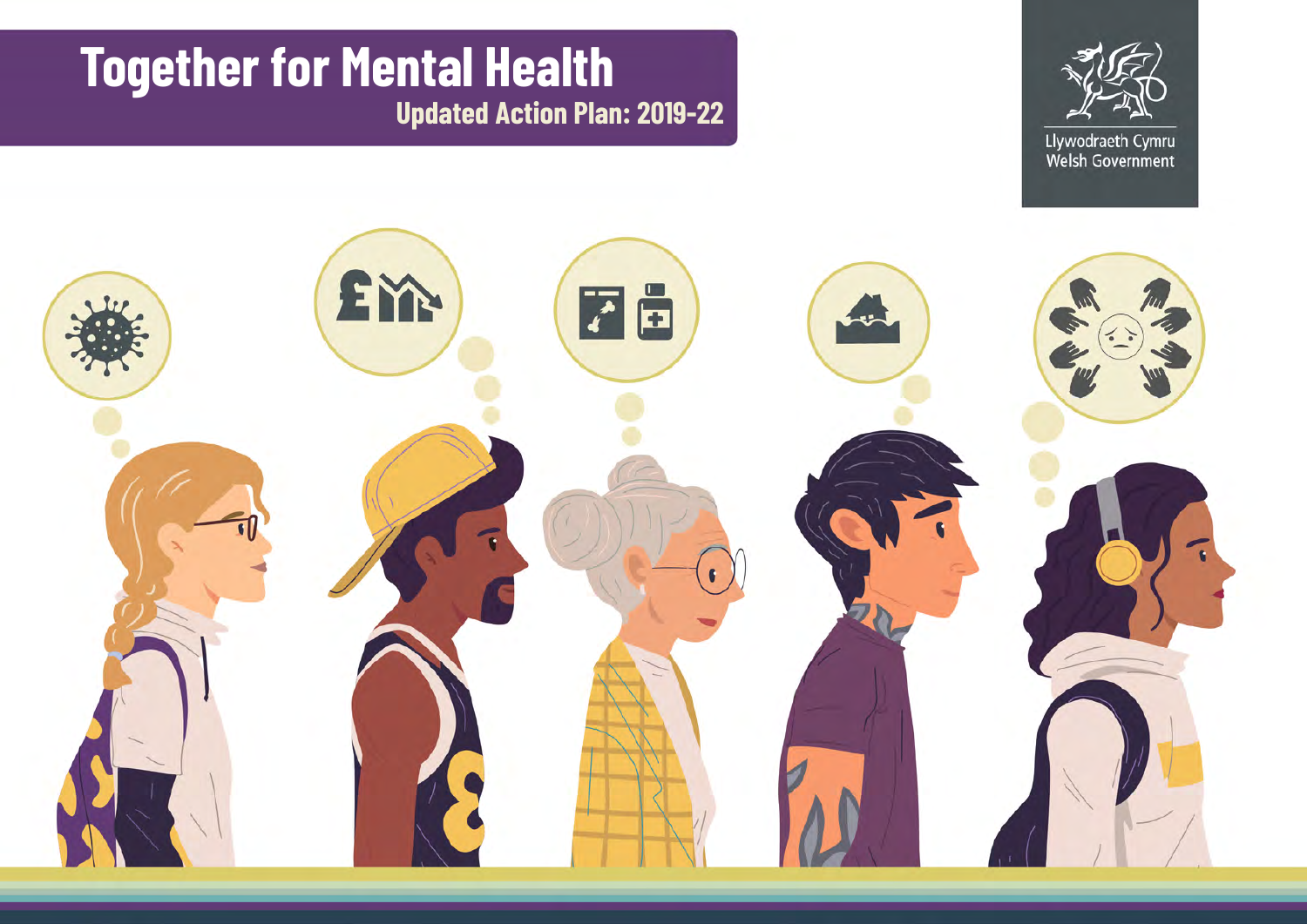



**Mental Health:** 

- **is important**
- **is linked to physical health**
- **can change**
- **can be difficult to understand**
- **is worth looking after**
- **affects everyone.**

**Good mental health means you can:**

- **cope with normal stresses and challenges**
- **take opportunities**
- **enjoy family life and being part of your community.**

# **Mental health is everyone's business**

Mental health issues happen for all kinds of reasons. They can happen to **anyone**, from **any background**, at **any age**.

Mental health issues aren't a sign of weakness or something to hide.

In 2012 the Welsh Government published a strategy called **Together for Mental Health**. It's our 10-year strategy to improve the mental health of everyone across Wales. We hope to ensure people can get the right support at the right time and in the right place.

You can read more about it here:

[gov.wales/together-mental-health-our-mental-health-strategy](https://gov.wales/together-mental-health-our-mental-health-strategy)



## **Action plan**

The 10 years of this strategy are divided into 3 action plans. This is our **3rd** and it tells you about:

- **●** our response to the Covid-19 pandemic
- **●** our 6 priority areas for the next 3 years
- **●** what we want to achieve
- **●** some of the things we want to do
- **●** the changes you can expect to see.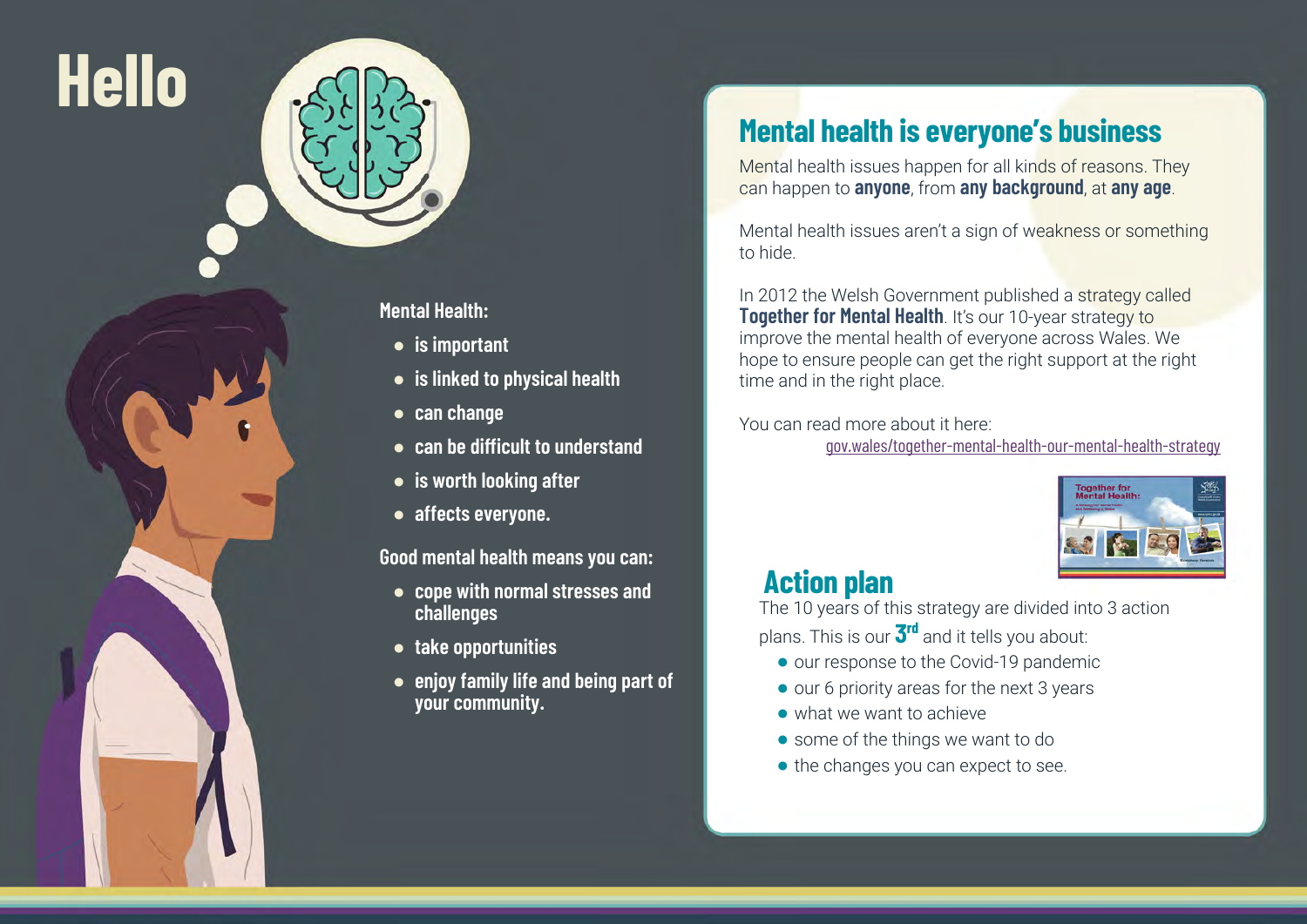## **Covid-19**

The Covid-19 pandemic has affected all of us. Many people have felt stressed, frightened, isolated, or worried.



- **●** make sure people can get the help they need from services
- **●** make sure mental health across Wales recovers from the impact of the pandemic



# **Outcomes**

#### **Evidence will show:**

- services are meeting people's needs
- services are continuing to use new systems that worked well during the pandemic
- services are using data and other information to plan support
- people will get support quickly without needing to move to specialist services.

#### **You can say:**

Professionals know how to support even when there



- **●** work with partners to make sure people get the support they need as quickly as possible
- **●** update our priority areas so they deal with the impact of the pandemic
- **●** work with health boards to review the systems used during the pandemic like referral systems, digital solutions and Telehealth
- **●** keep checking our priority actions are helping people recover from the impact of the pandemic
- **●** write guidance and advice so services can give people mental health support while following restrictions like social distancing or whatever future challenges arise.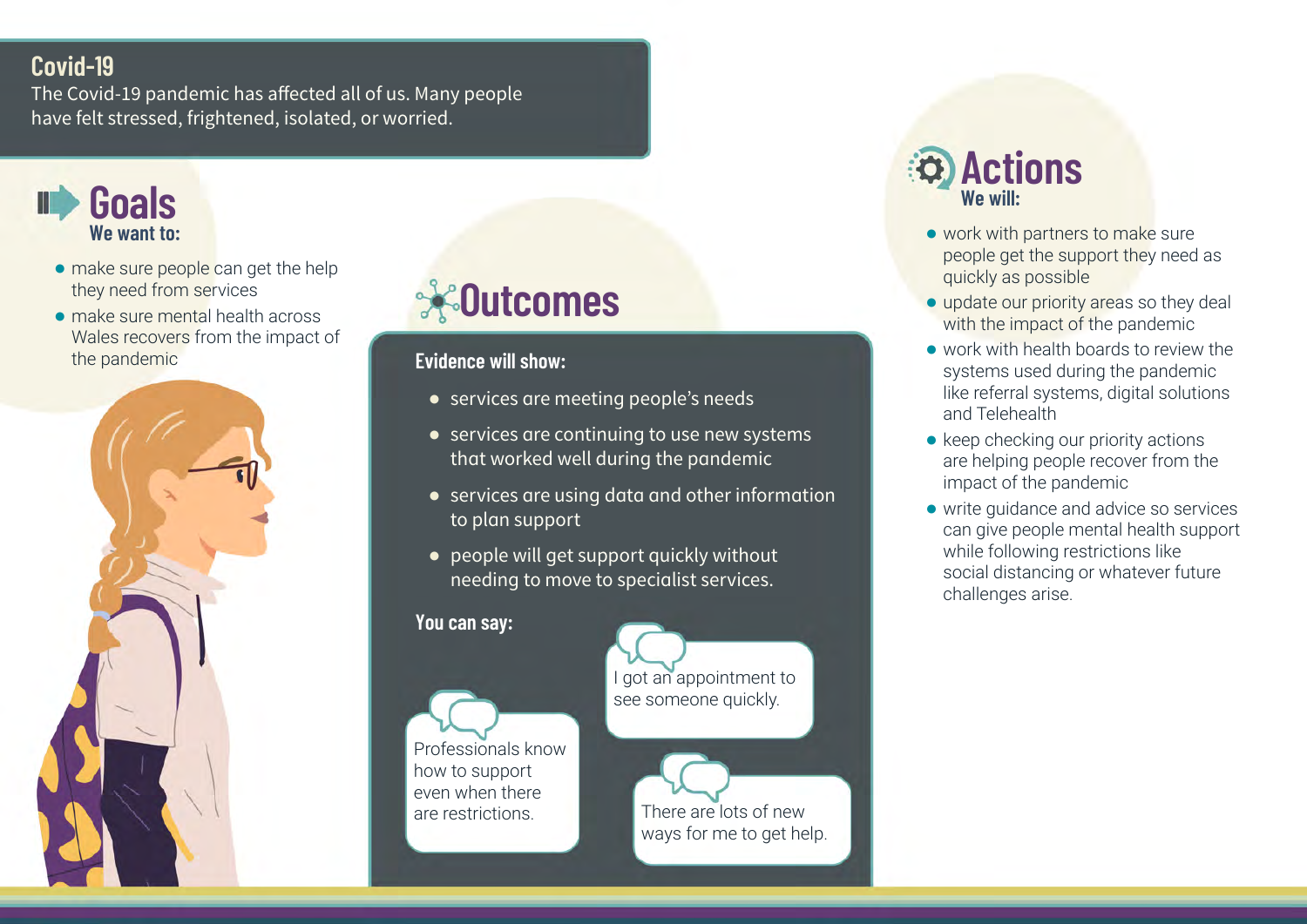## **Things we've done so far**

- We've made sure other plans, like the Tackling Poverty Plan, also work to improve mental health. This helps us make a bigger difference.
	- We've started new services and programmes including the Healthy Working Wales and the Wales Network of Health Schools.

We've put even more funding into mental health services. This has helped:

- reduce stigma using the Time for Change [Campaign](https://www.timetochangewales.org.uk/en/)
- **●** reduce the number of children and young people waiting for treatment
- **●** increase support in the community
- **●** reduce the number of people going into hospital with mental health issues
- **●** increase awareness of mental health

**●** and more!

# **Involving people**

We talked to lots of people and they told us what matters most to them.

We've focused on these from the beginning and will make sure they're part of future planning. We call these our **cross-cutting themes** because they're part of everything we do.

## **Our 5 cross-cutting themes:**

**Reduce health inequalities** – so everyone can get the help they need and in the language they want.

**Involve people in planning, delivering and checking services** – so people can take part in decisions that affect their lives.

**Develop the workforce** – so we have a stable, caring workforce that people can rely on across Wales.

**Improve how we use information** – so we can learn from what works and get better outcomes for people using mental health services.

**Support changes to the law - so that our rights are** protected and so we have the freedom to develop plans and policies that improve our experiences.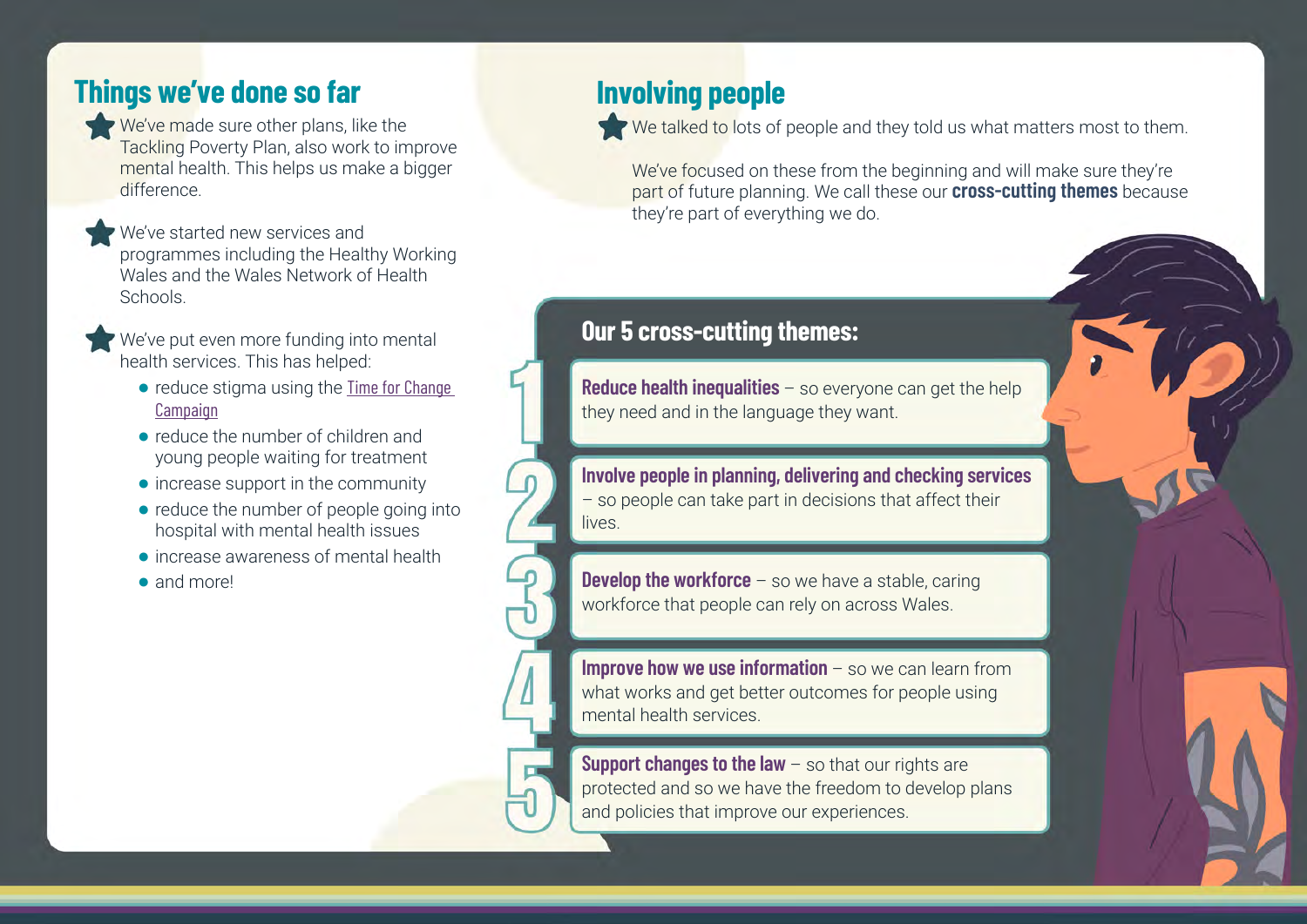# **Our 6 Priorities**

## **Priority 1: Promoting well-being and reducing inequalities**

## **Goals We want to:**

- **●** reduce stigma and the discrimination people face
- **●** help people, families and communities be stronger
- **●** improve mental health and resilience
- **●** stop suicide and self-harm
- **●** reduce the impact of the pandemic on people's mental health.



### **Evidence will show:**

- **●** mental health has improved across Wales
- **●** people feel less lonely.

#### **You can say:**





- **●** work to reduce stigma and discrimination through the Time to Change Wales campaign
- **●** support people with mental health conditions stay in work or find a job
- **●** to support people with physical health conditions to stay well
- **●** to help people stay in housing and not become homeless by training for landlords and a new Housing First program.
- **●** support rough sleepers and people with substance misuse issues with their mental health needs
- **●** improve access to the outdoors and sporting activities for good health
- **●** make sure services step in early to help children at risk of Adverse Childhood Experience (ACEs)
- **●** deliver our Talk to Me 2 Suicide and Self Harm Prevention **Strategy**
- **●** improve the information, advice and support people have in local areas
- **●** encourage people to talk about mental health and wellbeing
- **●** look at the impact of the pandemic on loneliness and isolation across Wales
- **●** make sure the Covid-19 funding for jobs and skills is used in the right ways
- **●** help people who have housing issues and face homelessness issues because of the pandemic
- **●** look at ways to support and advise people who are facing debt or money issues because of the pandemic.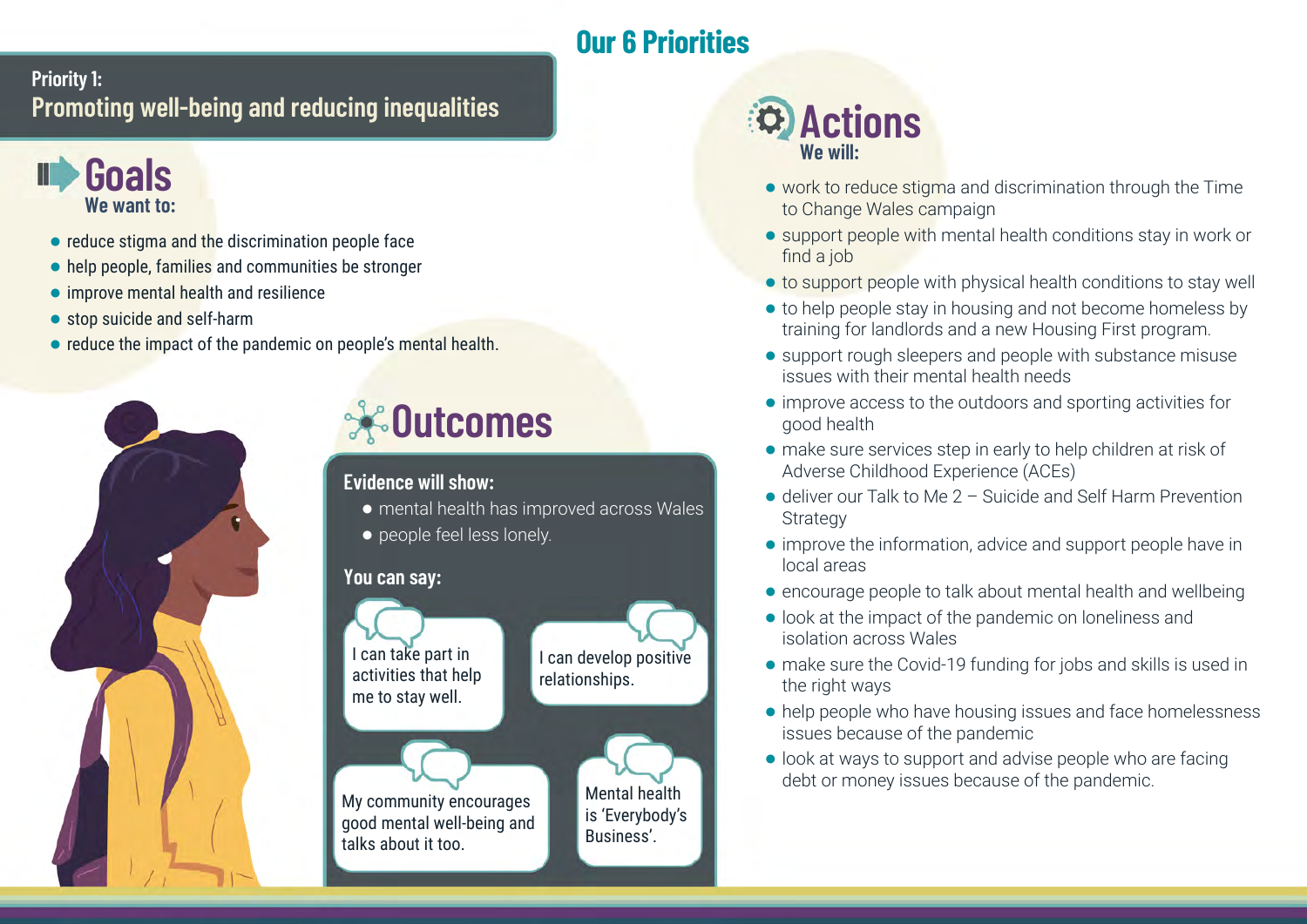### **Priority 2: Improving support for children and young people**



- **●** improve mental health support in school
- **●** improve support in the community for children and young people
- **●** improve children and young people's mental health services
- **●** support children and young people who have been impacted by the pandemic.



# **<sup><sup><del></del></sub> ⊙utcomes**</sup></sup>

### **Evidence will show:**

- **●** children and young people have better mental health
- **●** services have improved
- **●** services are available when they're needed
- **●** waiting times are shorter.

### **You can say:**



- **●** help all the agencies working with schools and colleges to support wellbeing and prevent mental ill health
- **●** support schools to deliver the health and wellbeing area of the new curriculum
- **●** introduce training for all school staff on mental health
- **●** make sure children and young people are listened to
- **●** make sure families get the right help, at the right time and in the right ways
- **●** have more community services
- **●** work with local authorities to improve services that step in early to stop mental health issues getting worse
- **●** have more online support for children and young people.
- **●** improve the way young people move from child services to adult services
- **●** make sure specialist mental health services support children and young people better
- **●** make sure everyone has equal access to services including children who are looked after or have care experience
- **●** increase funding for school counselling and support in light of the pandemic
- set up a new Youth Support Grant and National Voluntary Youth Organisation Grant.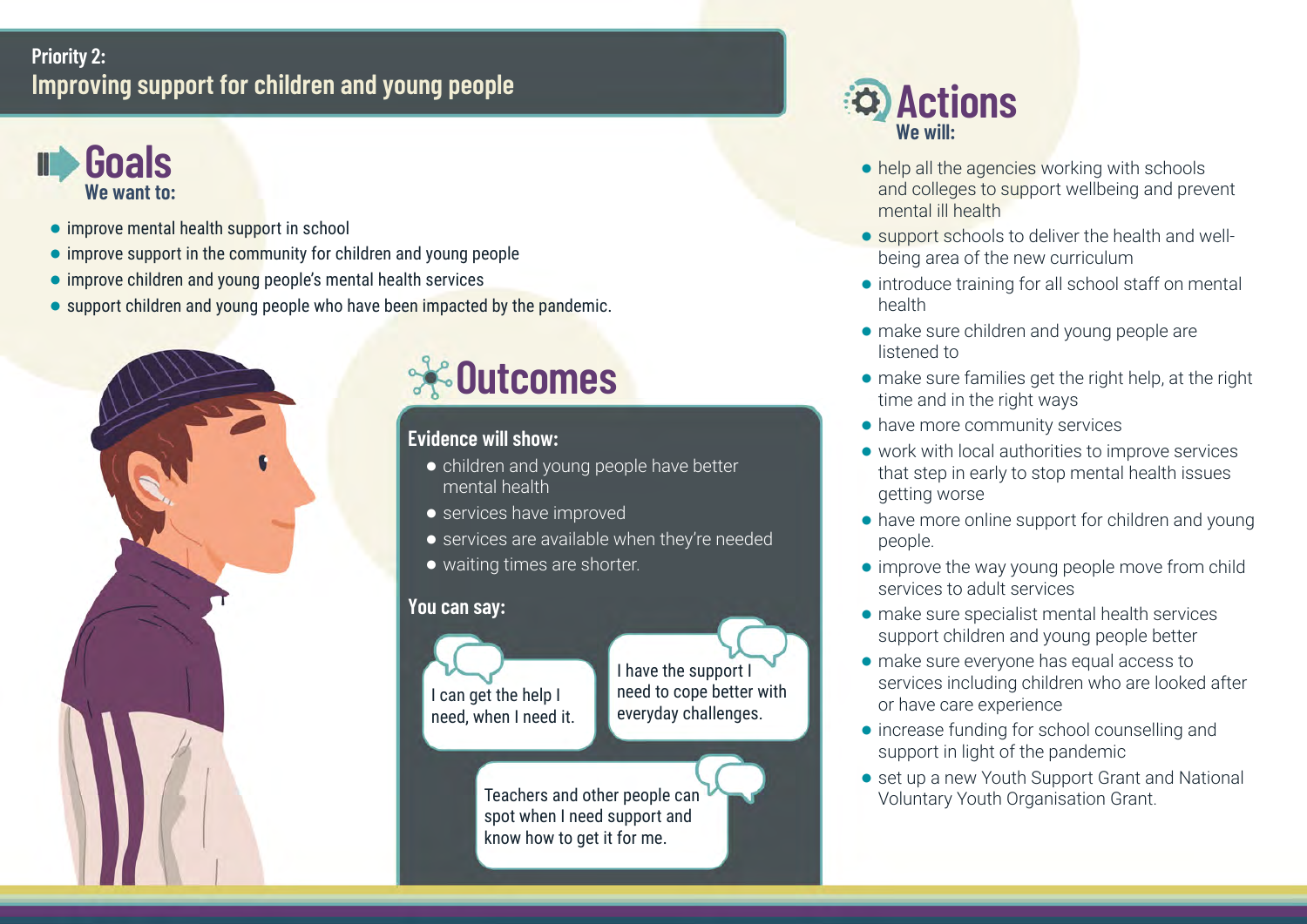### **Priority 3: Improving crisis and out-of-hours support for everyone**



- **●** improve the way services work together over 24 hours
- **●** make sure people have support anytime they're feeling distressed.



# **Outcomes**

### **Evidence will show:**

- **●** people are coping better in a crisis
- **●** the right services are supporting people
- **●** there is more support after hours.

#### **You can say:**





- **●** put plans in place to help services work together better
- **●** check urgent mental health services and find ways to improve them
- use investment to increase 24/7 crisis services across Wales
- **●** support innovative ways of helping people such as community hubs (based on the evidence).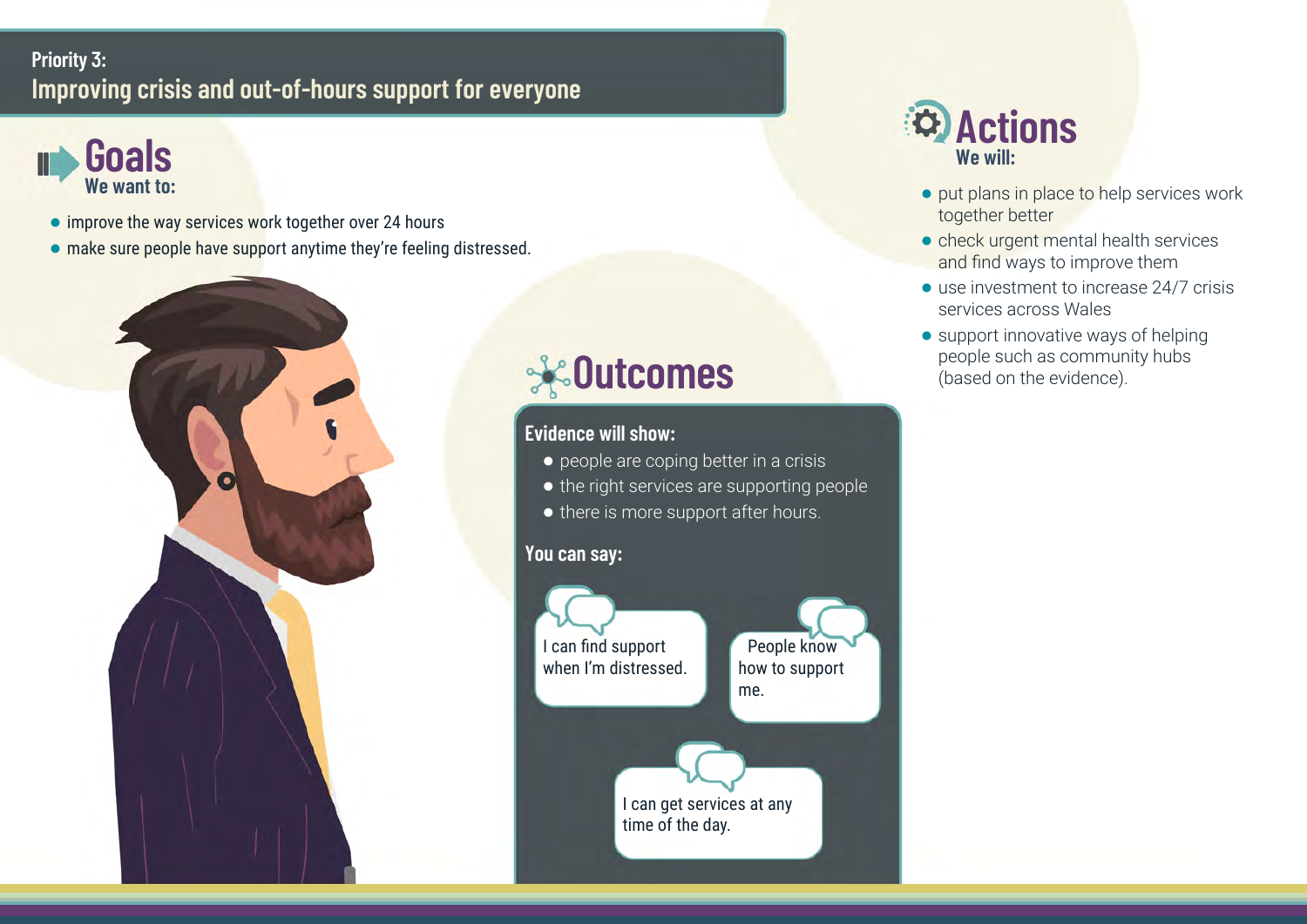## **Priority 4: Improving the quality and range of therapies available**



- **●** improve the quality of mental health therapies that are available
- improve access to therapies
- **●** provide more information on ways to take up support and manage your own mental health
- **●** make sure people continue to get information and support when there are serious life events like the pandemic.



# **Outcomes**

#### **Evidence will show:**

- **●** health boards are meeting their waiting time targets
- **●** people get an assessment within 28 days of a referral
- **●** people start therapy within 28 days after their assessment
- **●** people are reporting a good experience through outcomes work.

#### **You can say:**



Professionals know how to help me.

> I am involved in making decisions about my care.

- **●** support projects like the Reading Well Books scheme so libraries and schools have more information available to the public
- **●** introduce a structure that improves therapy services across Wales
- **●** improve workforce skills and leadership
- **●** support staff delivering therapies
- **●** use evidence about what works to improve services
- **●** develop services that help people of all ages cope with traumatic stress
- **●** look at the impact that the pandemic has had on how people access services
- **●** look at ways to keep using any technology or digital solutions that worked well during the pandemic.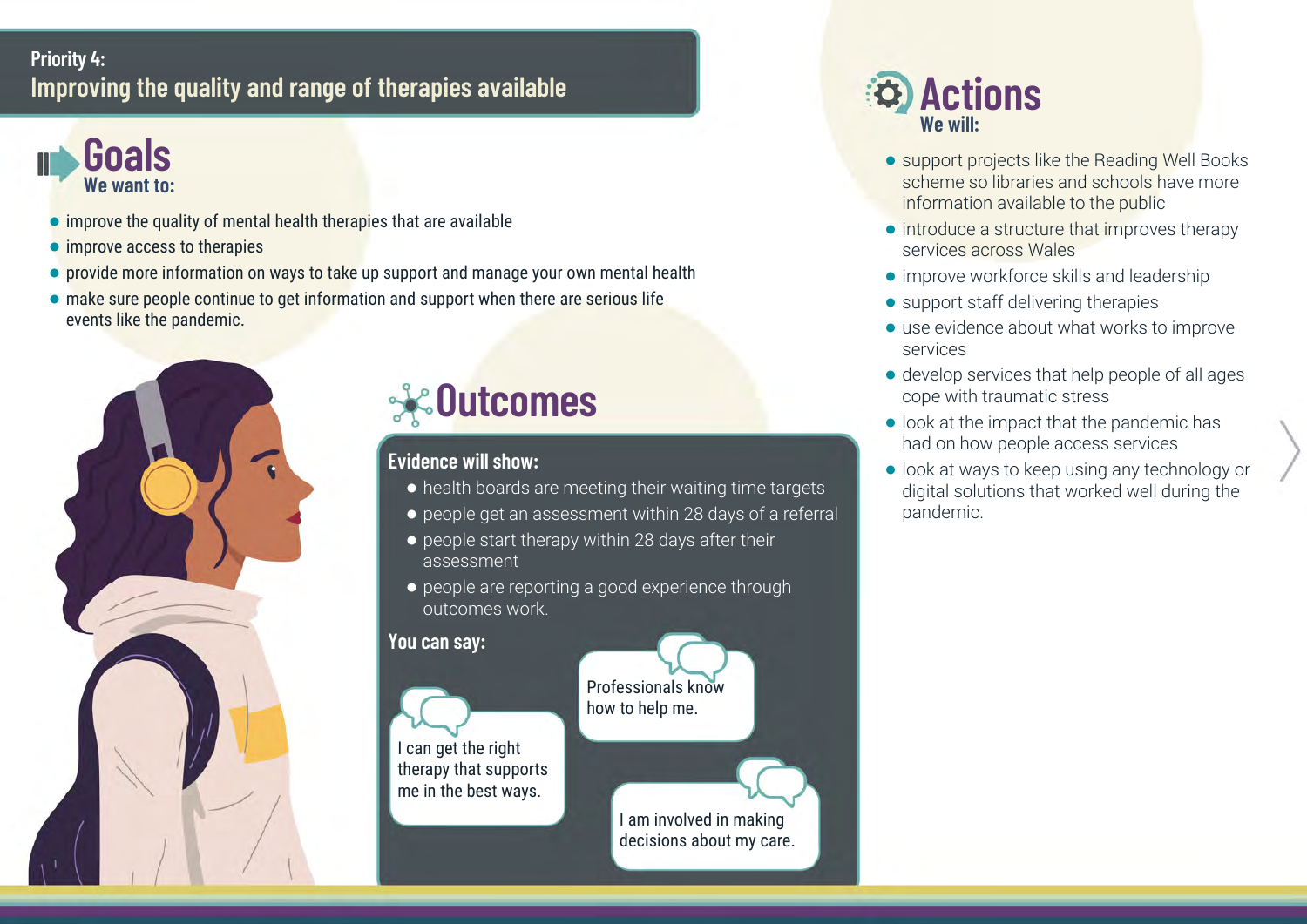### **Priority 5: Improving the quality of mental health services for pregnant women and new mothers**



● make sure women get the support they need, when they need it, as close to home as possible.



# **<sup><sup><sup>***◆</sup>* **Dutcomes</mark>**</sup></sup></sup>

#### **Evidence will show:**

**●** health boards meet the quality standards set by the Royal College of Psychiatrists.

#### **You can say:**

I can get the right support and don't have to struggle alone with my mental health.

I can get support close to my home, which lets me stay with my baby.



- set up a specialist in-patient mother and baby hospital unit in Wales
- **●** work with the NHS to improve services
- **●** improve information and advice services.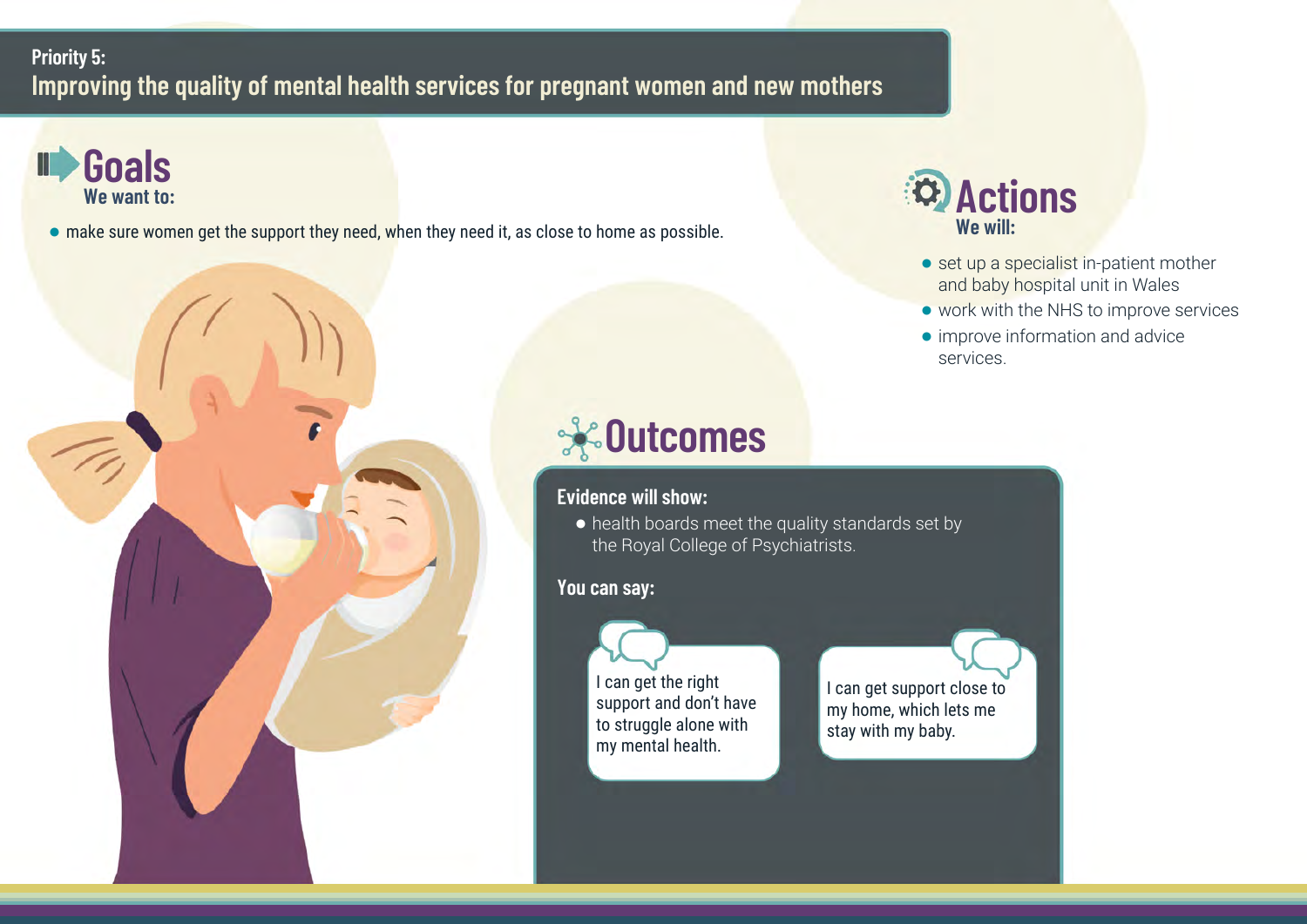### **Priority 6: Transforming services to improve quality**



- **●** make sure everyone can get the right mental health support when they need it
- **●** improve support for people with eating disorders
- **●** improve support for people with mental health and substance misuse issues
- **●** improve services that step in early and help people
- **●** improve support for people in contact with the criminal justice system.



# **Outcomes**

#### **Evidence will show:**

- **●** more people can get care in their local community
- **●** outcomes have improved in people's lives
- **●** more people are supported at home.

#### **You can say:**

Services are better.

I can get the support I need, when I need it.

- **●** decide together what we want services to look like
- **●** use evidence of what works to improve services
- **●** make sure health boards develop better plans and improve services for patients that have to stay in a secure hospital
- **●** work with communities, carers and health boards to develop new ways of delivering services
- **●** improve mental health services in prison
- **●** improve support for youth and female offenders.